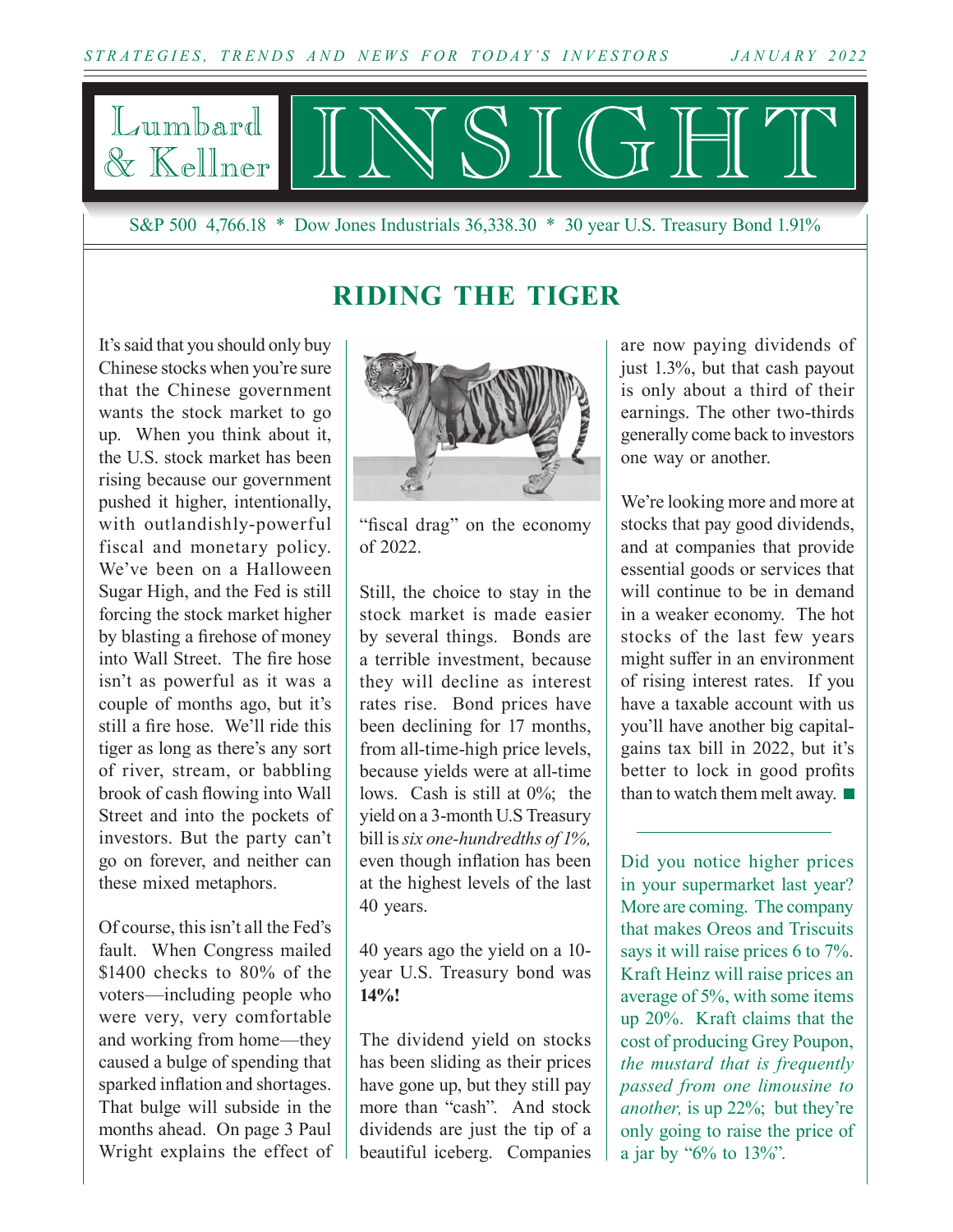

*Drew D. Kellner, CFA*

"Stocks could remain under pressure as the end of the year [2021] approaches, owing to institutional portfolio rebalancing, according to Maxwell Grinacoff, equity derivatives strategist at BNP Paribas. Given the S&P's outperformance, relative to bonds, he estimates that \$1 trillion to \$1.4 trillion will be shifted out of equities into fixed income."

— Barron's, in early December. An institution might have a goal of keeping 60% of its investments in common stocks, with 25% in bonds and the remaining 15% in cash and "Other Stuff". If stocks perform much better than bonds, the managers will sell stocks and buy bonds to "stay safe". Lately they've been losing money in those bonds, which means that they'll keep buying more of them; and then lose even more money.

The Fed has been keeping the bond market from declining by purchasing trillions of dollars' worth of bonds, but it will soon stop. The result will be carnage in the bond market.

#### **OTHER STUFF Novemdecupled**

Some institutions have been investing in bitcoins as a means of diversification. Investments in Beanie Babies and cans of Billy Beer are also a form of diversification. But if they're selling bitcoins in gas stations, the bubble might have reached just about everybody. If "everybody" is in, then there won't be enough buyers to absorb the coins offered by those who want to sell.



*Sign in the window of a gas station in Portsmouth.*

*But Wait*. You're going to need bitcoins to buy a house lot on Crypto Island in Fiji. It's a crypto utopia! To contact a real estate agent go to https://cryptoland.is/. Be sure to watch the animated video!

Our Benchmark account now stands at \$1,922,181, up from \$1,590,597 at the beginning of 2021; and more than 8 times its \$217,974 valuation on December 31, 1999, just before the great millennial tech-stock bubble burst. It's an actual fee-paying client account, holding cash and bonds as well as common stocks, whose performance is not distorted by additions or withdrawals. For further information please see our website, www.Lumbard.com.  $\mathcal{C}^{\mathcal{A}}$ 

The economy will slow down in 2022, but there should be enough inflation to help along some producers of food and commodities. The real problem for stocks will be the powerful headwind of rising interest rates.

We do like dividends. Kinder Morgan (KMI - \$16) pays 6.8%; ARC Resources (AETUF - \$9) pays 3.5%; generic-drug manufacturer Viatris (VTRS – \$13.50) pays 3.2%; and we think that AT&T's reduced dividend will still be above 4.5% after it spins off WarnerMedia (T - \$25). Lockheed (LMT - \$355) pays 3.2%, and Prudential (PRU - \$108) gives you 4.2%. Tyson (TSN -\$87) was pushing all these buttons until the stock, dammit, went up. That caused the dividend yield to slip to 2.1%. That's still better than the market average, and WAY better than cash, bonds, bitcoins, meme stocks, or lottery tickets  $\blacksquare$ 

"When even one American - who has done nothing wrong - is forced by fear to shut his mind and close his mouth - then all Americans are in peril."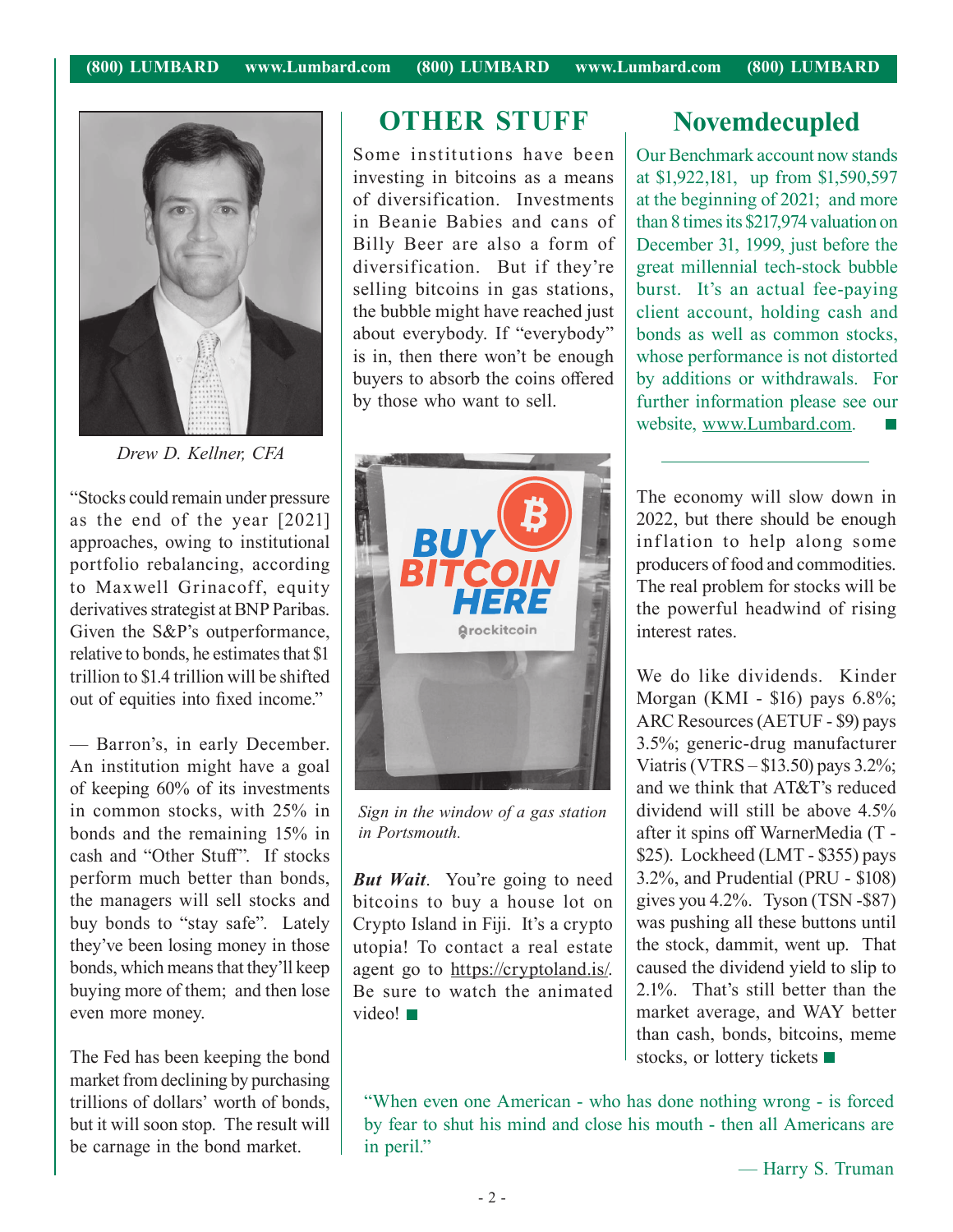## **THE KINGS AND QUEENS OF FISCAL DRAG**



Inflation affects each of us differently. If the cost of *your* purchases and expenses has been rising at 5%, the value of the money in your 0% checking account has been declining at a 5% rate. It's a negative 5% return. That's one reason that consumers have been spending like drunken sailors. They can also borrow at the lowest rates ever for homes, boats, or cars. And they still have a few dollars saved from the government checks they received in the last 13 months.

In the 12 months through November, the CPI rose at a 6.8% rate for an entire year! Wages have been rising at the fastest pace in 20 years, but the Federal Reserve still maintains that inflation, the way they like to measure it, will rise just 2.7% in 2022. Just 2.3% in 2023. We find it hard to imagine that price increases, by any measure, will be lower than 3% unless the Fed raises interest rates sharply, and soon.

And we don't believe they will. There's a lot of magical thinking in the air these days. It is true that the overheated economy will slow sharply in the months ahead, because last year's Congressional spending spree ended with the last child "tax credit" checks in December. Consumers saved part of this windfall, but inflation and spending are slowly emptying their pockets.

Fiscal drag is not an outfit worn by a nightclub entertainer! It's much less fun. In 2021 Congress lifted GDP with trillions of dollars in gifts, to the vast majority of voters. Now the economy has to deflate by a similar amount, unless Congress finds a way to inflate it again. GDP will eventually rise on its own (because growth is the normal state of our economy), but growth in 2022 will be retarded by this "fiscal drag".

In the near term that fiscal drag will be offset by great consumer wealth from stocks, housing, and middle class banking accounts. In the second half of 2022 a stagnant economy is likely. And that stagnation might be better described as stag*flation*, because this cottoncandy Fed has no stomach for the pain that would accompany a serious effort to tame inflation.

We believe that inflation will fall somewhere in the 3% to 4% range in 2022. If GDP is at zero but inflation is at 4%, then nominal GDP (GDP not adjusted for inflation) will be at 4%. That means corporate revenues will rise 4%, and some commodity prices will rise, helped along by solid economic growth in the rest of the world.

Rising corporate revenues might sound promising, especially for commodity producers, but it will



*Paul K. Wright, CFA*

be difficult to make money in the stock market in 2022. Especially if inflation is at the higher end of that 3% to 4% range. Rising interest rates are a strong head wind, and we've just enjoyed a remarkable bull market.  $\blacksquare$ 

Socialism is a theory of how to run a government and an economy. Communism, similarly, is a theory. Capitalism isn't a theory. It's what happens, naturally, when buyers and sellers are allowed to interact freely. It's freedom.

**U.S. CO2 Emissions Have Declined Since 2007, while GDP grew ~50%**

*Primarily due to converting coal power generation to natural gas generation*

— From a presentation by gas provider Kinder Morgan.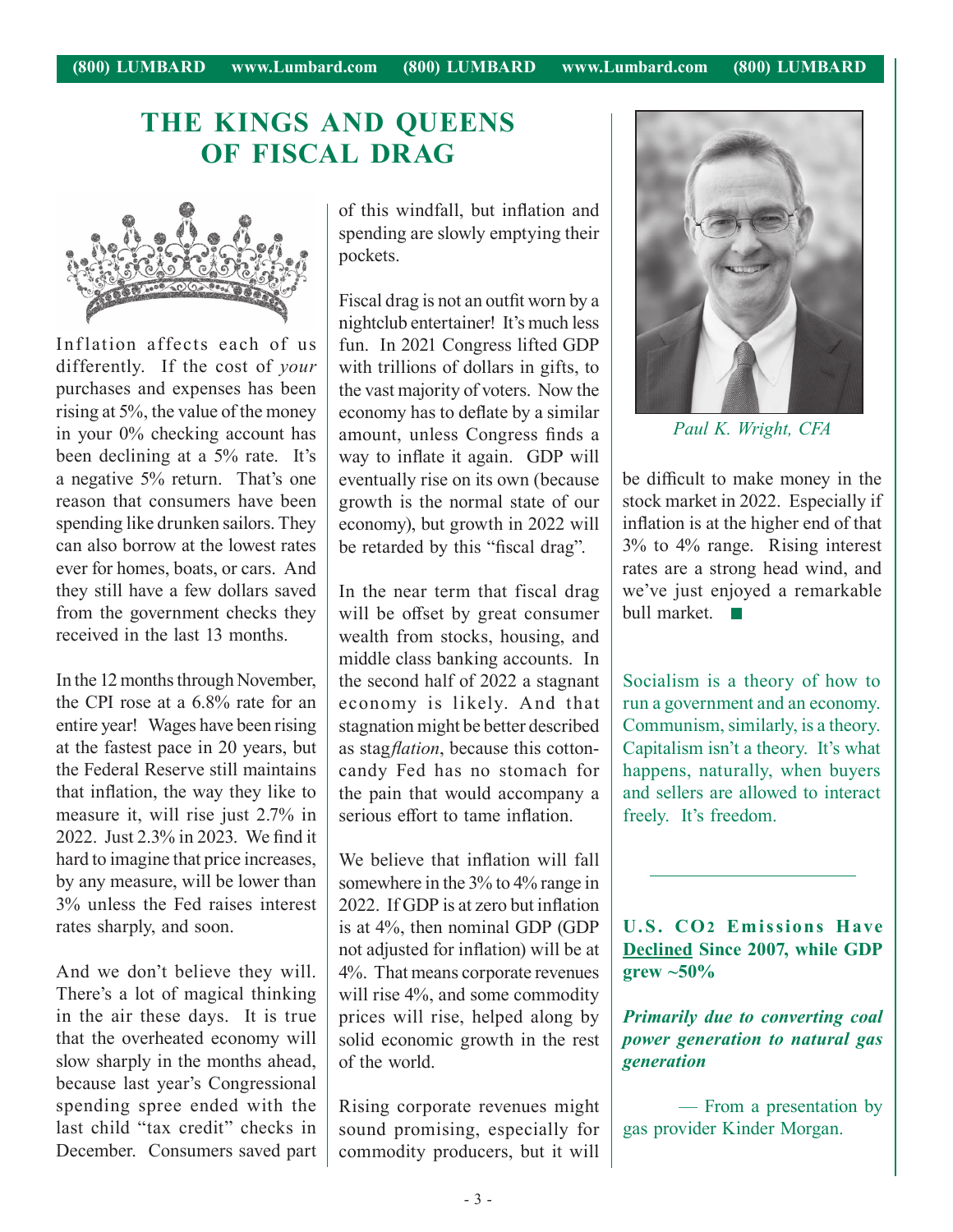## **THE 5,000 NIGHTS OF NAPA**

Think stocks are expensive? Last May the Four Seasons Orlando resort sold for \$610 million, which works out to \$1,374,000 per room. Four Seasons Napa sold for *\$2,059,000 per room*. If you bought just one room for \$2,059,000, and managed to rent it at an outlandish rate that gave you a *profit* of \$400 a night, you'd still have to rent it for more



than *five thousand nights* to get your money back. That's 365 nights a year, for 13.7 years!

"President Biden signed a nearly \$770 billion defense bill on Monday, \$24 billion more than he had requested … Lawmakers increased spending in almost every part of the military, including new funding to counter China's military expansion, initiatives to bolster the defense of Ukraine and billions in cash for the procurement of advanced aircraft, ships and high-tech hardware."

— The New York Times. \$770 billion looks smaller than it used to. This year taxes should bring in \$4,390 billion. The CBO projects that Medicare will cost \$904 billion, offset by just \$163 billion in Medicare taxes. Medic*aid*  will cost \$545 billion *plus* almost \$700 billion spent by the states.

We have shares of Northrop Grumman (NOC - \$387) and Lockheed Martin (LMT - \$355). The earnings hold up well in recessions, and there's strong *bipartisan* support for military spending to counter China's buildup. There's also strong demand for F-35s and other American military hardware among the many nations that look to us for protection.  $\blacksquare$ 

The total value of all the shares of Apple is almost at 3 trillion dollars!



"Thinking of it in terms of buying an entire business is helpful. Would you rather own the iPhone maker or all of McDonald's, Walmart, AT&T, Philip Morris, Berkshire Hathaway, Procter & Gamble, JP Morgan Chase, Starbucks, Boeing, Deere, and American Express combined?"

— Barron's

"The unemployment rate has plummeted dramatically in recent months. At 3.9 per cent, it now sits at its lowest level since before the pandemic."

— The Financial Times

#### **"We are never offended, and we are never hysterical."**

— German Chancellor Olaf Scholz. If every political activist, right and left, would just repeat these words 12 times a day…

## **57 YEARS**

Hundreds of thousands of children entered the United States as migrants last year. Nearly all of them, perhaps even the 122,000 who entered as unaccompanied children (according to CBS News), have a better chance at success than a child of a single parent in our inner cities. The War on Poverty has been underway for 57 years, and our inner cities are still battered and broken.

Trillions of dollars have been spent on this war, and we will spend trillions more. Ineffectively. Should Washington be focusing on electric vehicle subsidies and free child care for middle class families, or turning its attention to finding better answers?

"In 1979 the bottom fifth of American earners received meanstested transfers worth on average 32% of their pre-tax income, according to the Congressional Budget Office.

By 2018 the figure was 68%."

— The Economist.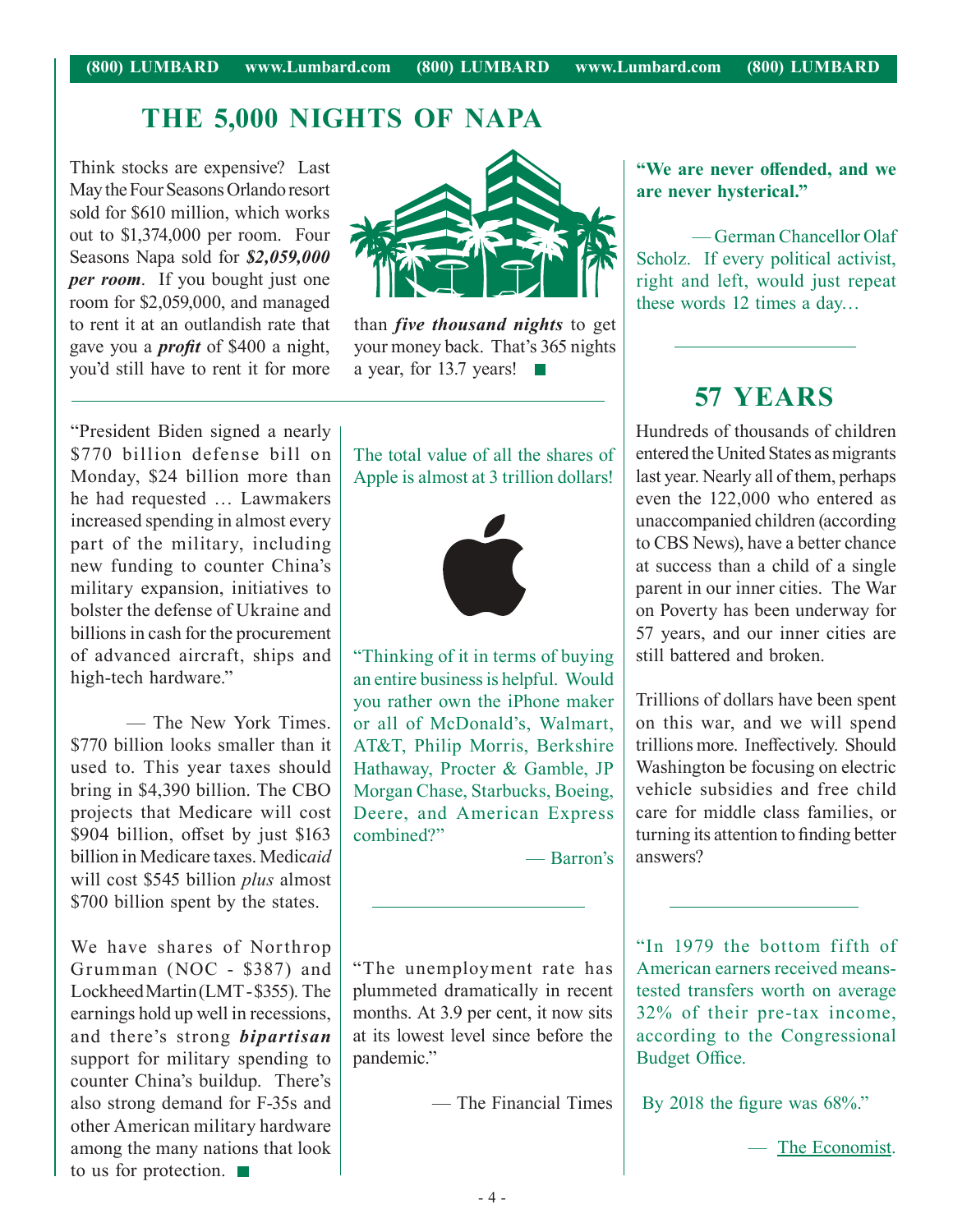#### **CLASSICAL GAS**

The price of natural gas in Europe spiked upward in October, as a long spell of windless days slashed the power production of wind towers. By the time cold weather arrived in December, gas storage facilities had been nearly emptied. Gas prices then soared to higher highs despite the resurrection of old coal plants that were headed for the scrap heap.

Developed nations have been moving steadily away from dirty, but "always available" coal power, and towards intermittent, unreliable wind and solar. Batteries can provide power on windless days, but Britain might be 50 years away from building a battery big enough to produce massive amounts of power for a month.

#### *Share of U.K. electricity generation from different sources*



*Source: Department for Business Energy and Industrial Strategy*

Nuclear power could be an answer, but the number of nuclear plants in service has been declining. That leaves natural gas as the next best option. Underground caverns filled with gas really can provide power for a month of windless days.

Investors take note! Some companies in this diverse industry should be able to raise prices with inflation, stay ahead of their increasing costs, and pay solid dividends from large cash flows that grow faster than inflation.

The demand for Liquified Natural Gas (LNG) is rising quickly in India, China, and Europe, which needs to import LNG to reduce its dependence on Russian gas pipelines. That should bestow pricing power on Golar LNG (GLNG - \$12) which is one of the lowest cost providers of liquification and regasification services. Their fleet of LNG tankers should also be in high demand.

Kinder Morgan (KMI - \$16) has the largest network of natural gas pipelines in North America and is



*Jay Conway, CFA*

expanding its LNG export facilities. And ARC Resources (AETUF - \$9) is a large Canadian natural gas producer that expects to generate free cash flow yields of 18% over the next few years. Management plans to use that cash to pay down debt, buy back stock and increase the already healthy 3.9% dividend yield.

#### **CENTRAL PLANNING**

This really happened:

- 1. The UK aggressively invested in wind power, even as it deemphasized natural gas and gas storage.
- 2. The wind stopped blowing in September.
- 3. Natural gas prices skyrocketed, as utilities struggled to keep the lights on.
- 4. The soaring price of gas caused fertilizer plants shut down, because they could no longer afford to make nitrogen fertilizer from natural gas
- 5. A by-product of making fertilizer from natural gas is CO2, which is captured to make dry ice.
- 6. Suddenly there was a shortage of dry ice, and the UK realized that the frozen food supply chain was about to collapse.
- 7. Emergency funding was given to fertilizer producers so that they could continue to buy natural gas at ridiculous prices so that the country wouldn't run out of dry ice.
- 8. It turns out central planning is REALLY hard to do well.